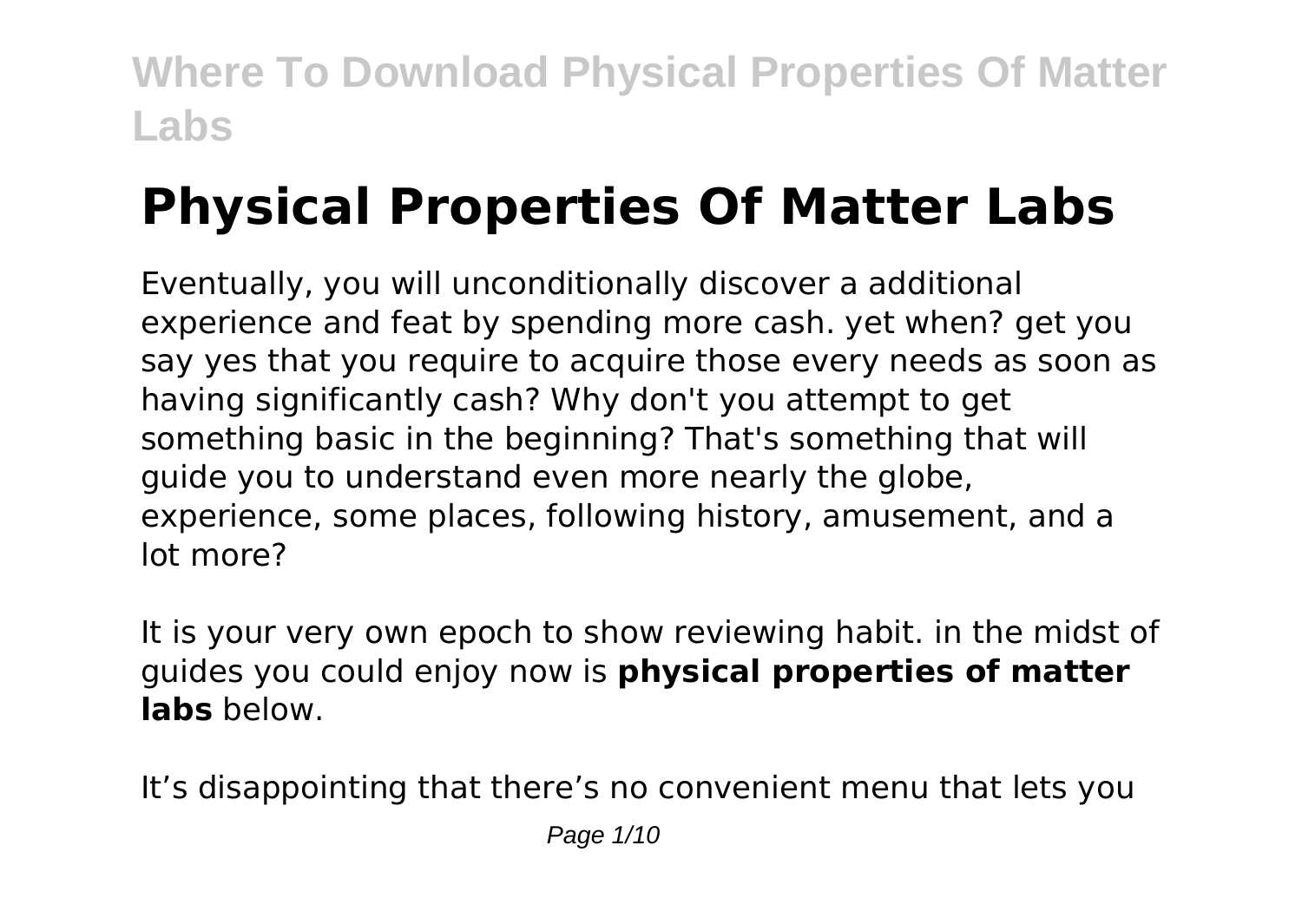just browse freebies. Instead, you have to search for your preferred genre, plus the word 'free' (free science fiction, or free history, for example). It works well enough once you know about it, but it's not immediately obvious.

#### **Physical Properties Of Matter Labs**

Physical properties are descriptive characteristics of matter. Examples of physical properties include color, density, conductivity, and malleability. Every substance will have a unique set of chemical and physical properties that can be used to identify it, because every type of substance has a unique atomic composition.

#### **Lab Handout Lab 3. Physical Properties of Matter**

Physical properties of matter review using pennies to find mass, density, and volume. Supplies You will need many pennies for this lab 15 each of 1981 and older ones and 1983 and newer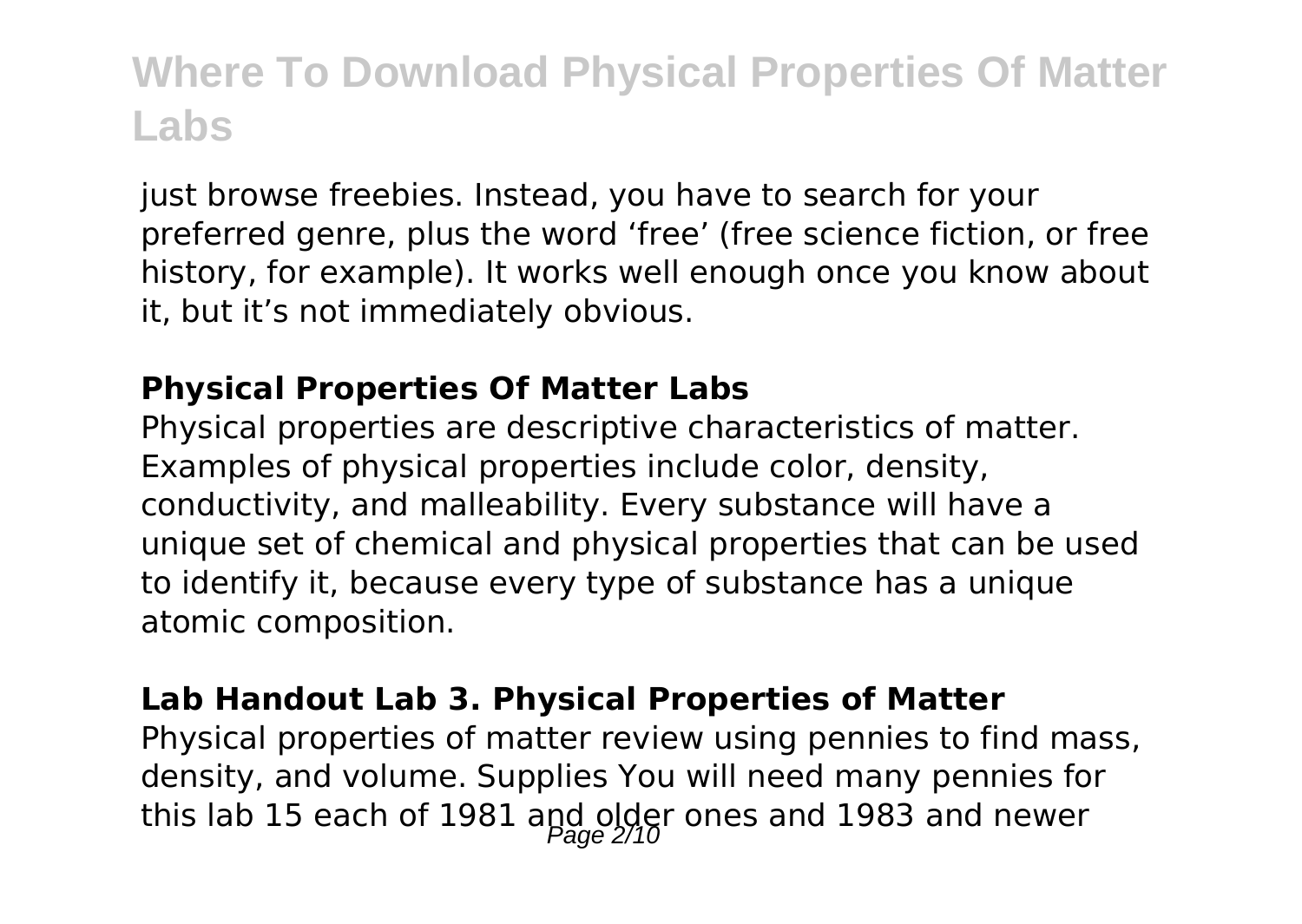ones per group. Triple balance beam per group or a central few Small graduated cylinder approximately 50mL.

#### **Physical Properties Of Matter Labs Worksheets & Teaching ...**

Liquid Molecules Lab Rotation. Put on your goggles and safely light the Bunsen burner under the ring stand. Set a beaker containing 100 ml of water on the stand. Heat the water to a temperature of 50 degrees Celcius. Into another beaker, pour 100 ml cold water from the tap and add ice cubes. Remove ...

**Lesson Peppery Properties of Matter Labs | BetterLesson** Properties of Matter Cracker Lab. During our matter unit second grade scientists learn that matter has observable, physical properties and comes in many different shapes, colors, materials and sizes. You will need crackers in a variety of shapes, textures, colors, and sizes too. All of the supplies needed for this simple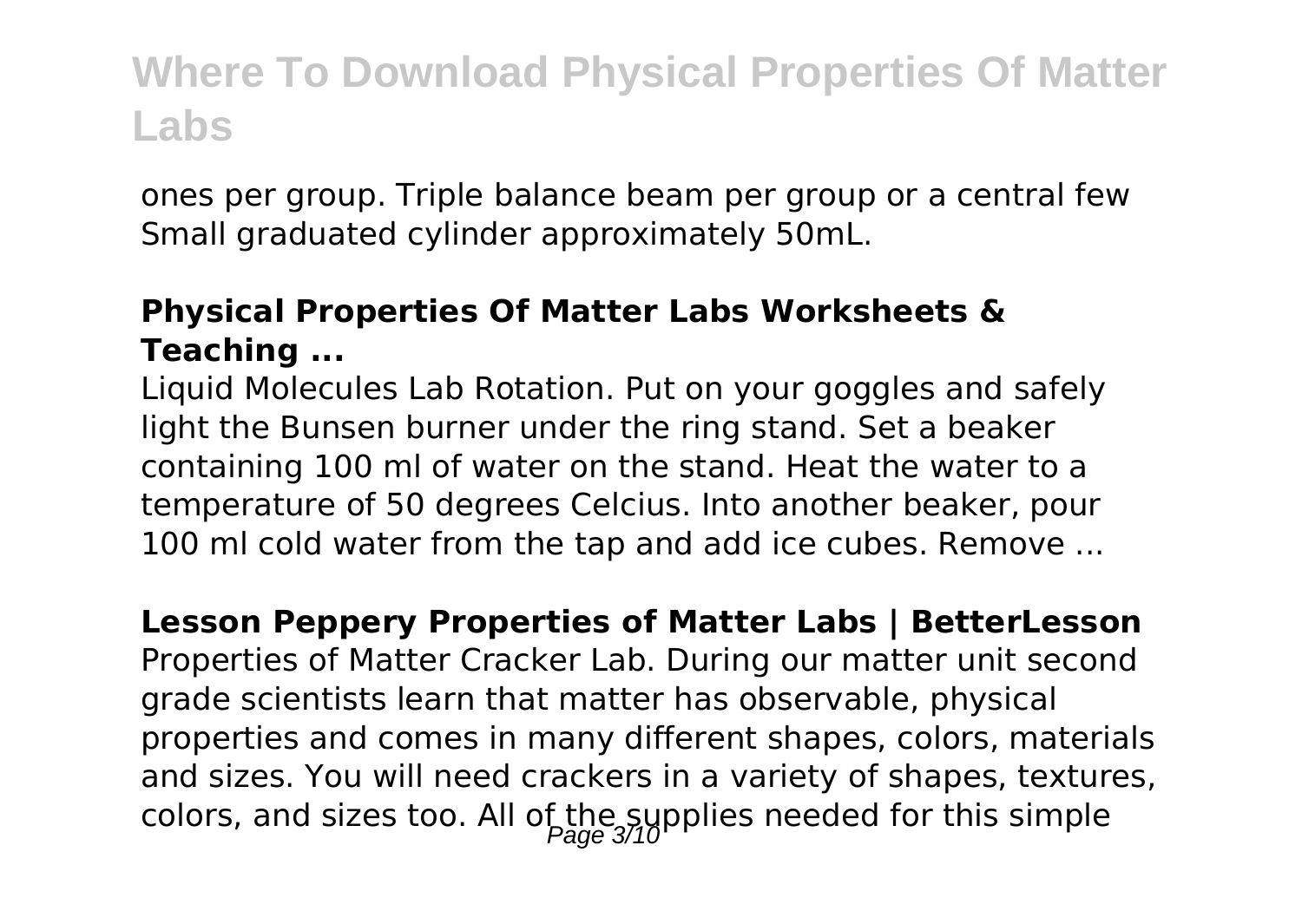science activity are available at Dollar Tree or any grocery store. Materials per student: a variety of crackers-5 or 6 per student; napkin; hand lens; optional ruler ...

**Properties of Matter Cracker Lab: Science Kids Can Eat ...** In this high impact and fun series of labs, students crack a marble, melt a milk jug and expand a baby bottle to identify physical and chemical properties. Plan your 60-minute lesson in Science or Matter and its Properties with helpful tips from Leigh Roehm

#### **Lesson Crack That Marble! Properties of Matter Labs**

pre-lab questions. 1) In your own words tell me what physical property means and a set of the 2) Draw a concept map of at least 4 physical properties that describe matter 3) In your own words tell me what chemical property means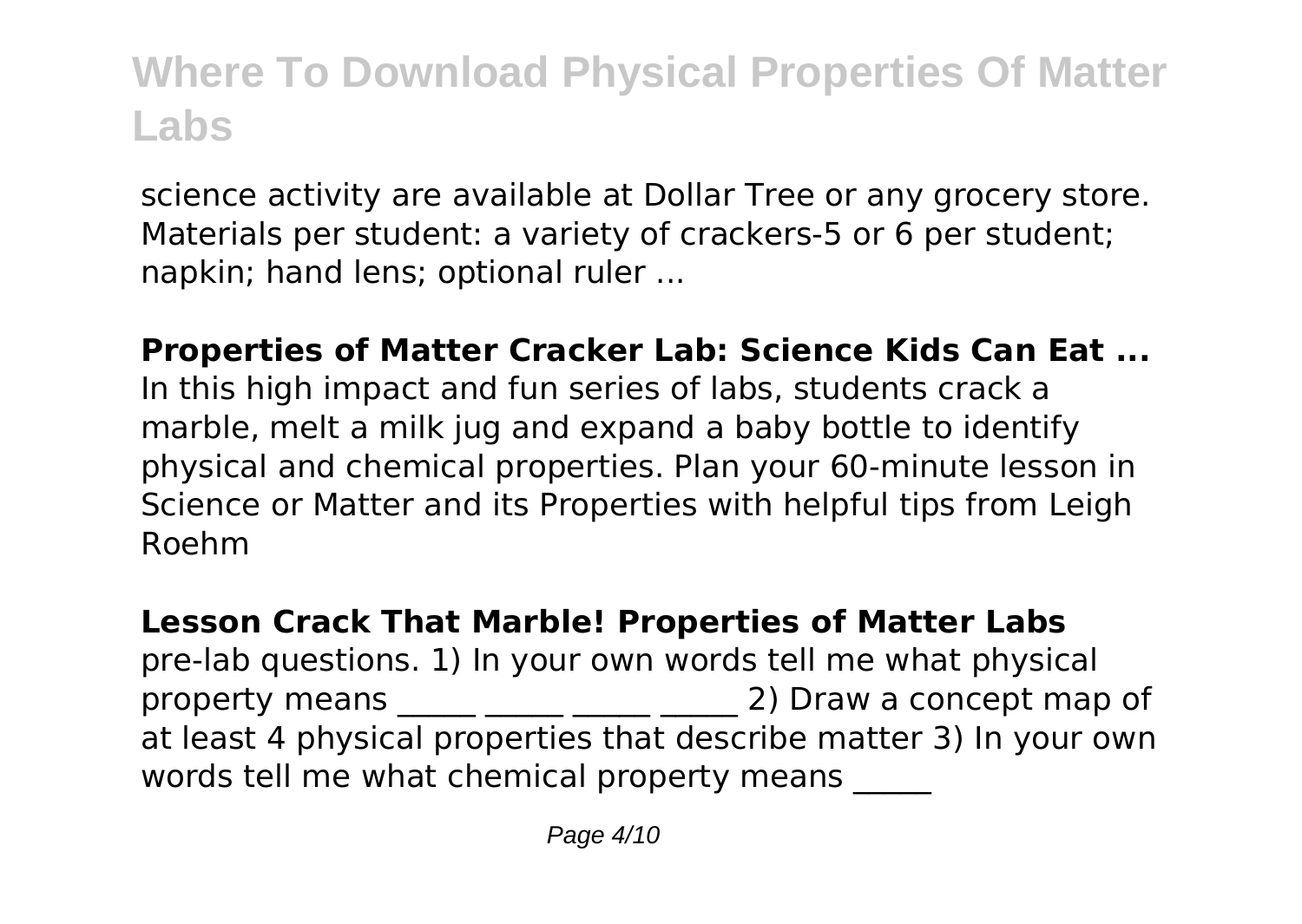#### **Physical and Chemical Properties Virtual Lab**

Chemistry is the study of matter and the changes it undergoes. These changes can be classified into two types: physical and chemical. In a physical change, one or more a of substance's physical properties – its size, shape, color, or state (phase) of matter – is altered. Grinding, melting, dissolving,

#### **Virtual Lab: Understanding Matter**

The physical propertiesof matter are any properties that can be perceived or observed without changing the chemical identityof the sample. In contrast, chemical propertiesare those that can only be observed and measured by performing a chemical reaction, thus changing the molecular structure of the sample.

#### **Physical Properties of Matter - ThoughtCo**

1. Relative Density 2. Mass 3. Volume 4. Electrical Conductivity 5. Thermal Conductivity 6. Solubility 7. Physical States of Matter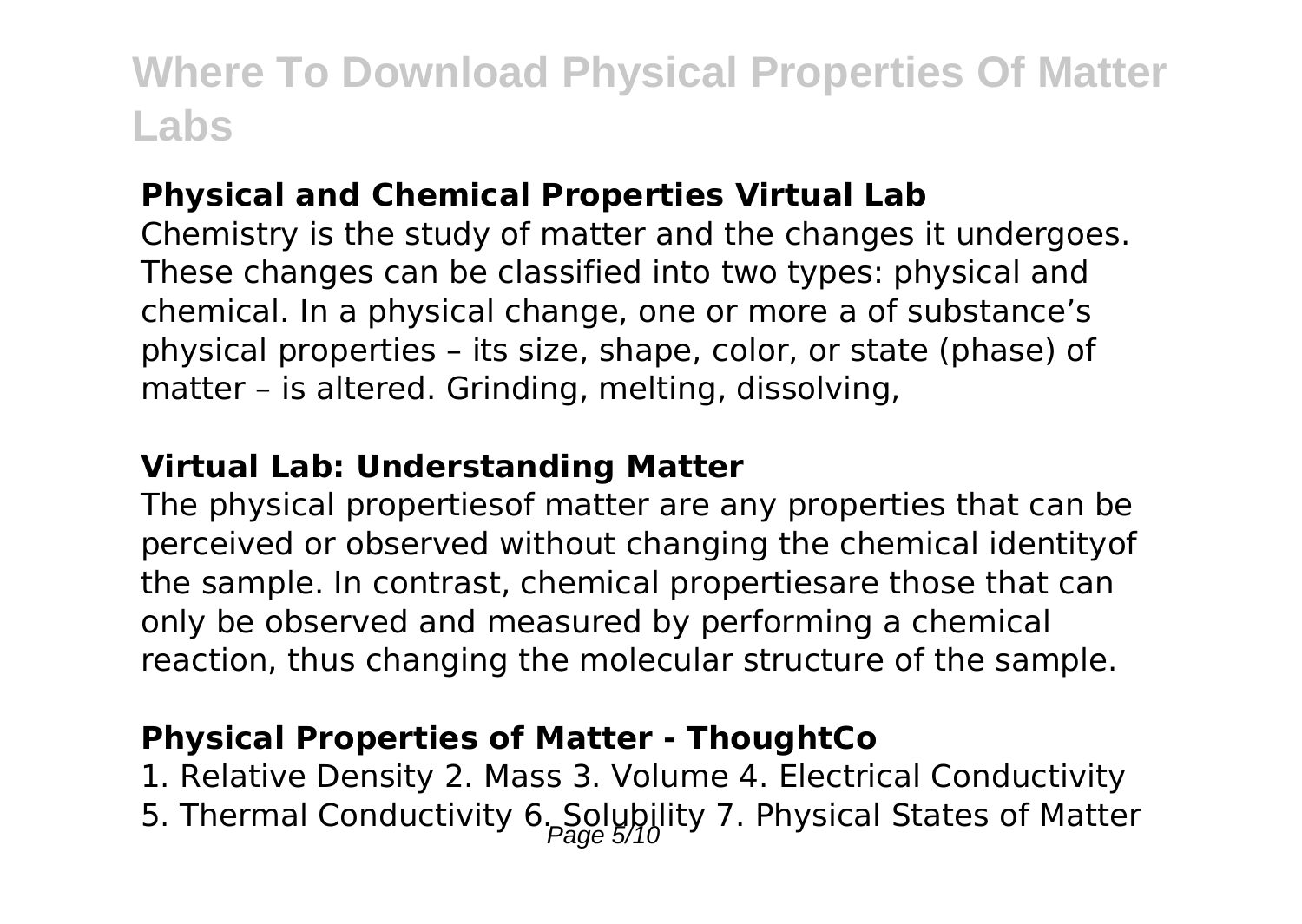8. Magnetism

#### **Time to Teach: Properties of Matter — The Science Penguin**

VOCABULARY Matter, property, characteristic, physical property, chemical property, substance, solid, liquid, gas, color, hardness, magnetic forces, heat properties, electrical properties, solubility, reflectivityMystery Matter Lab – testing properties to identify substances  $\Box$  Students will use their observation skills to identify properties of a variety of materials.  $\Box$  Students will investigate using a scavenger hunt-type activity and record sheet.

#### **Structure and Properties of Matters**

Physical Properties of Matter Jeopardy Template anything that has mass and takes up space, a combination of 2 or more substances that can be separated easily, a characteristic of matter that can be observed or measured without changing the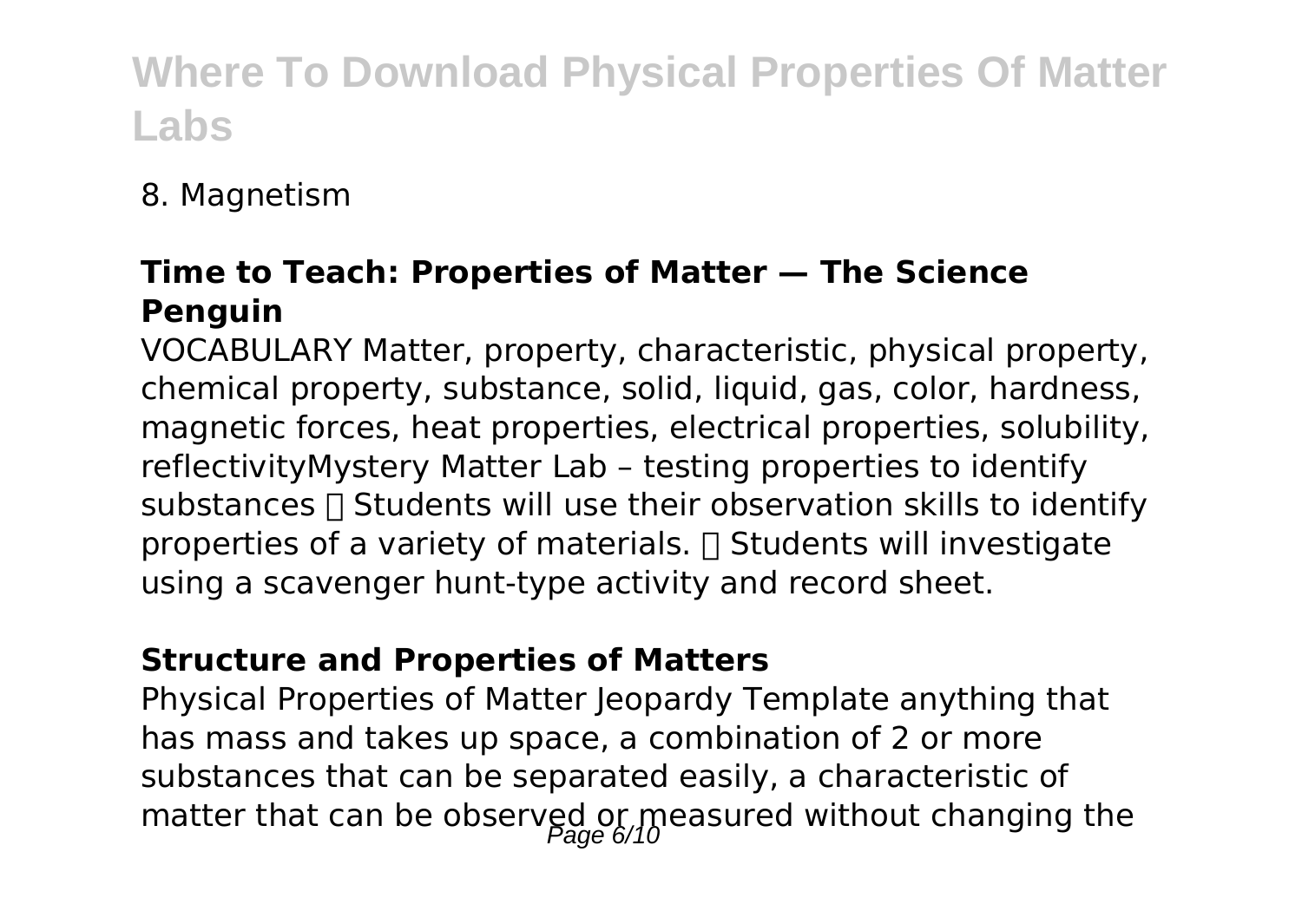matter itself, a characteristic of matter that allows for the change in the composition (identity).

#### **Physical Properties of Matter Jeopardy Template**

Examples of materials to be identified could include baking soda and other powders, metals, minerals, and liquids. Examples of properties could include color, hardness, reflectivity, electrical conductivity, thermal conductivity, response to magnetic forces, and solubility; density is not intended as an identifiable property.

### **5-PS1-3 Physical Properties of Matter Lab Stations ...**

To get started finding Physical Properties Of Matter Labs , you are right to find our website which has a comprehensive collection of manuals listed. Our library is the biggest of these that have literally hundreds of thousands of different products represented.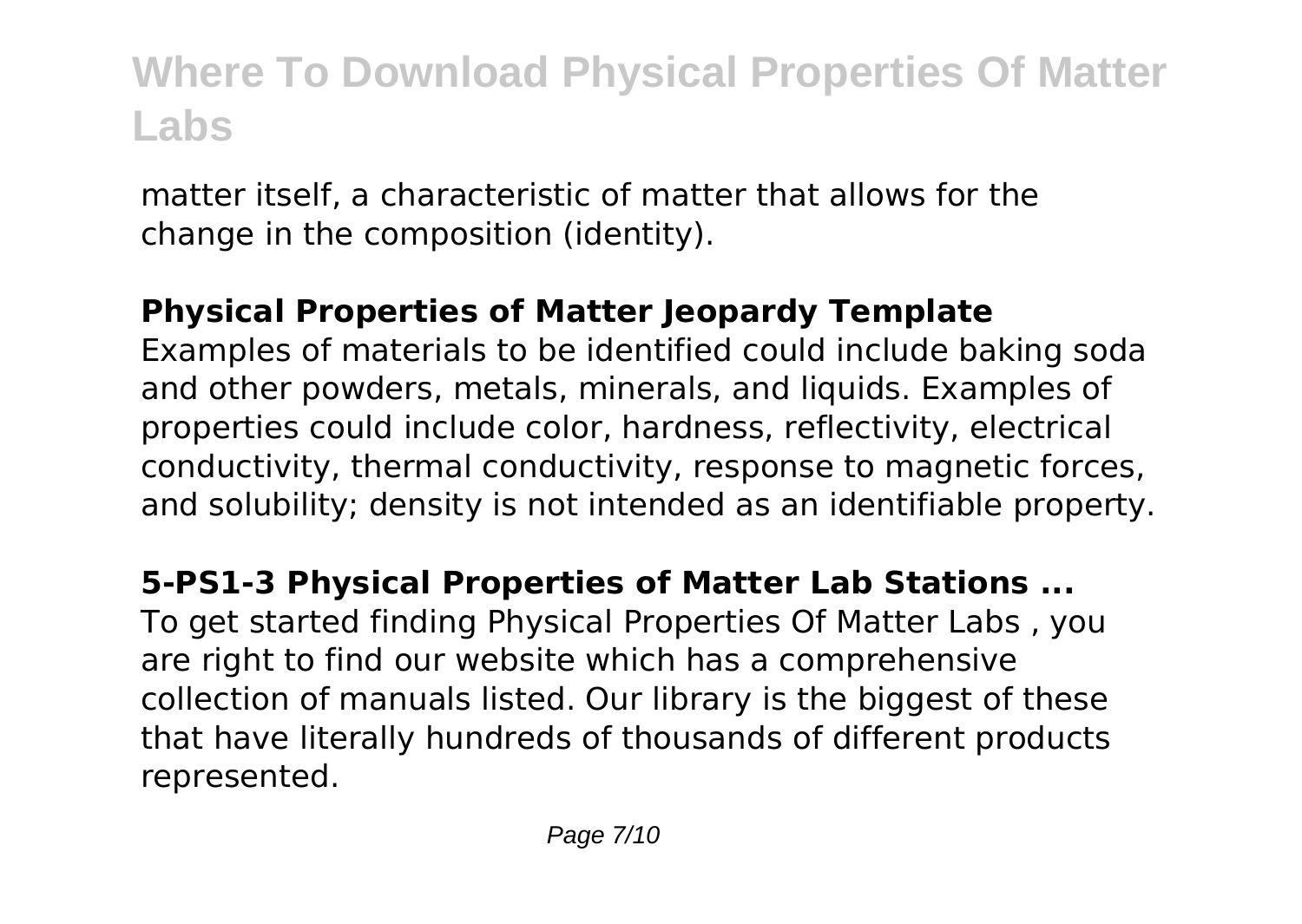#### **Physical Properties Of Matter Labs | necbooks.us**

This lab will allow students to investigate polymers and physical properties, while connecting these concepts to the phases of matter. Students will also better understand that some substances are not easily identified as a particular phase of matter and that some substances can have characteristics of more than one phase of matter.

#### **Classroom Resources | States of Matter | AACT**

All properties of matter are either physical or chemical properties and physical properties are either intensive or extensive. Extensive properties, such as mass and volume, depend on the amount of matter being measured. Intensive properties, such as density and color, do not depend on the amount of the substance present.

### **Physical and Chemical Properties of Matter | Boundless ...**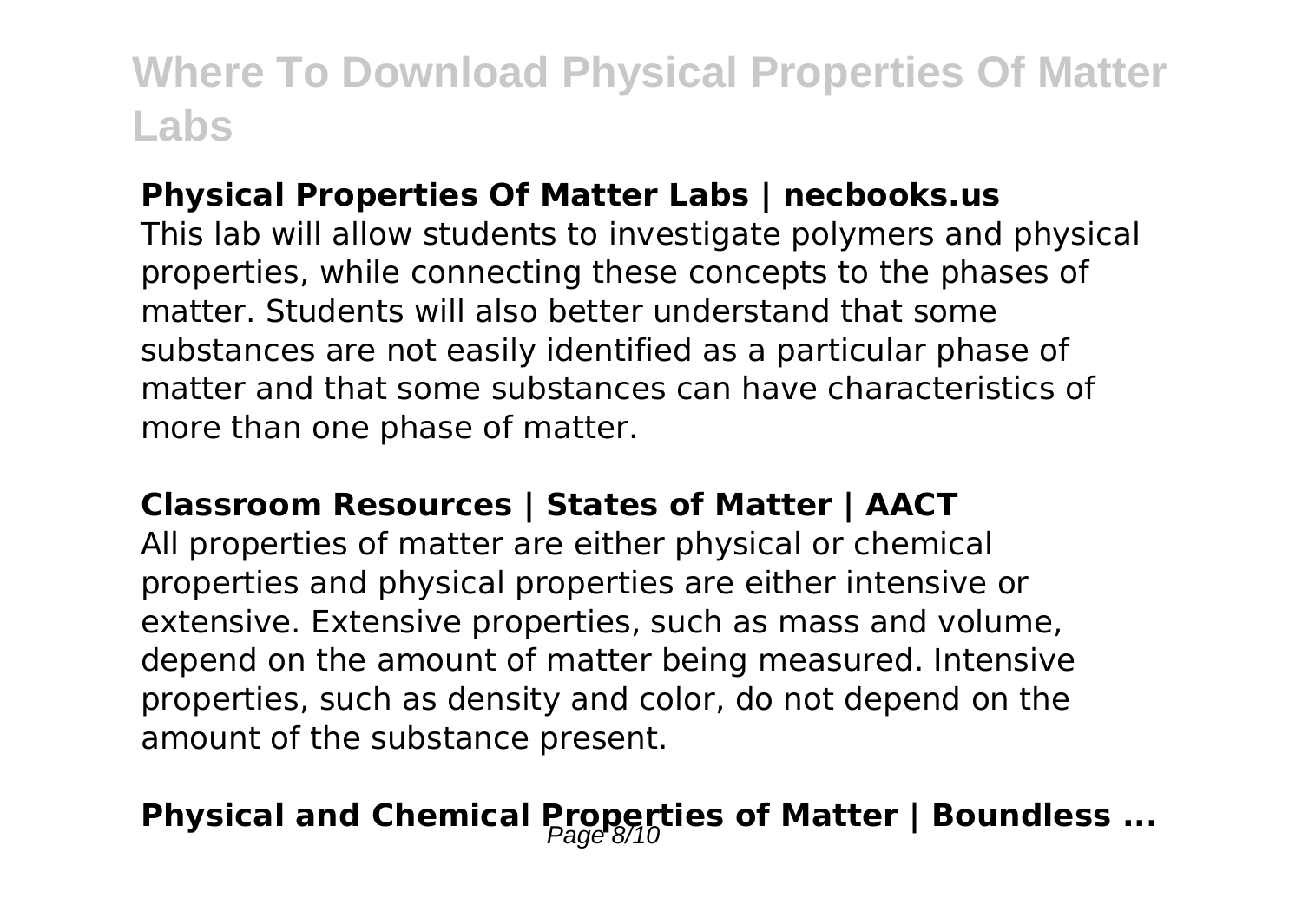A physical property is an aspect of matter that can be observed or measured without changing its chemical composition. Examples of physical properties include color, molecular weight, and volume.

#### **Difference Between Physical and Chemical Properties**

• Rotation Lab States of Matter Vocabulary Foldable 2 •Define Matter •Discuss the classification of matter 3 •Classification/ Separation 4 •mT Elements •Twizzler Lab •Notes Physical vs. Chemical Properties 5 •Catch-Up Day 6 • Notes Physical vs. Chemical Changes 7 •Observing a Chemical Reaction Lab 8 •Quiz Matter

### **What's the MatterDo Things Keep Changing? [10th-12th grade]**

Glencoe/McGraw-Hill